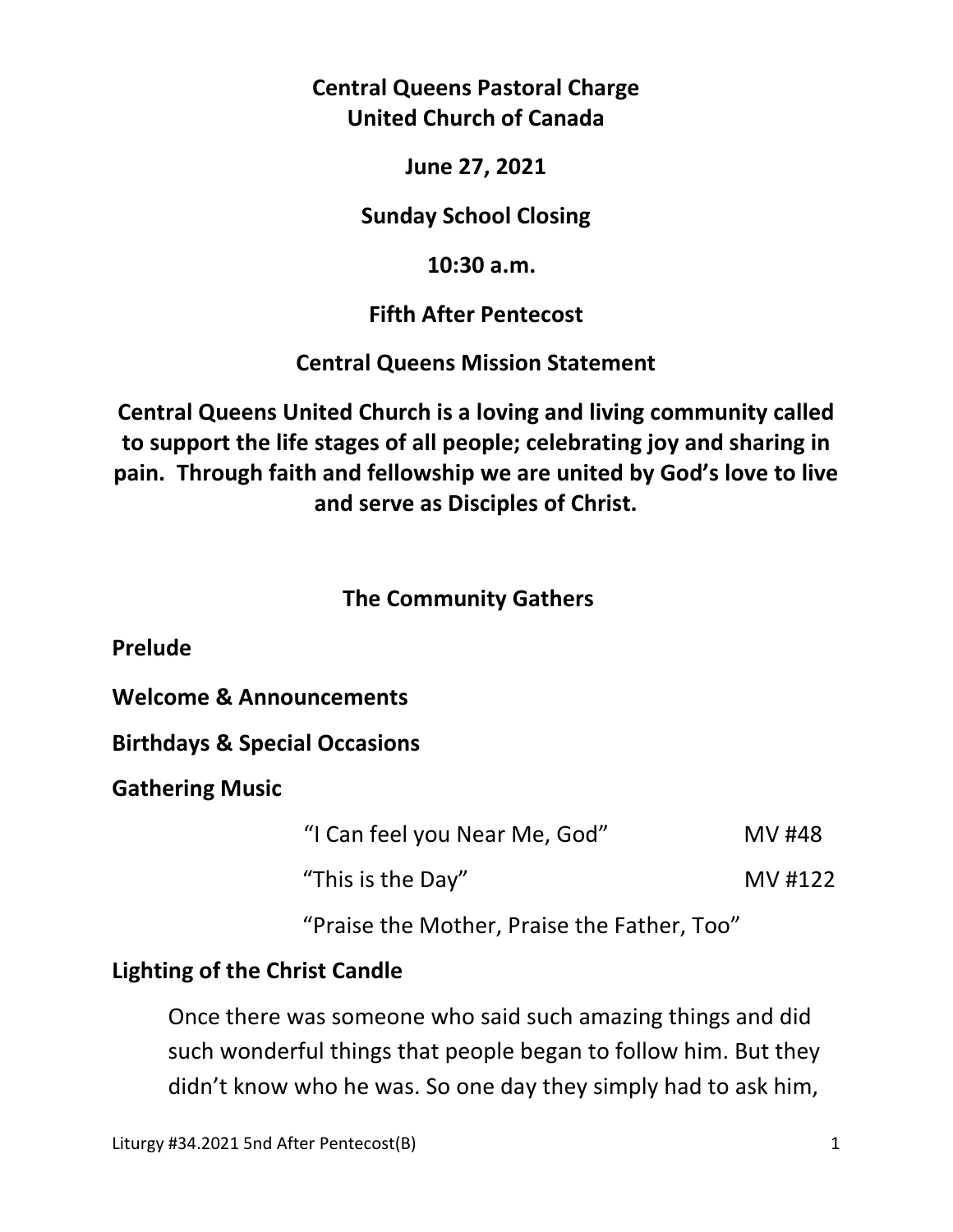"Who are you?" He replied, "I am the Light."

# **Quiet Preparation for Worship**

## **Bible Presentation**

## **\*Call to Worship**

O clap your hands, all you peoples, **(Clap Hands)**  Shout out to God with the voice of triumph!.... Sing praise to God, sing praises: sing praise to the Most High. Clap your hands all you peoples. **(Clap Hands)** Dance with God into worship and praise! (Psalm 47- Paraphrase)

**\*Hymn** "Over My Head"

# **Prayer of Approach**

 **Bighearted God, we have come here to hang-out with you! We have come to sing, clap and think about you. Reminds us, you are always with us, like a best friend! Be near to us we pray.** 

With Jesus, we share in the ancient prayer…

### **Lord's Prayer**

**Our Father, who art in heaven, hallowed be thy name. Thy Kingdom come, thy will be done on earth, as it is in heaven. Give us this day our daily bread;**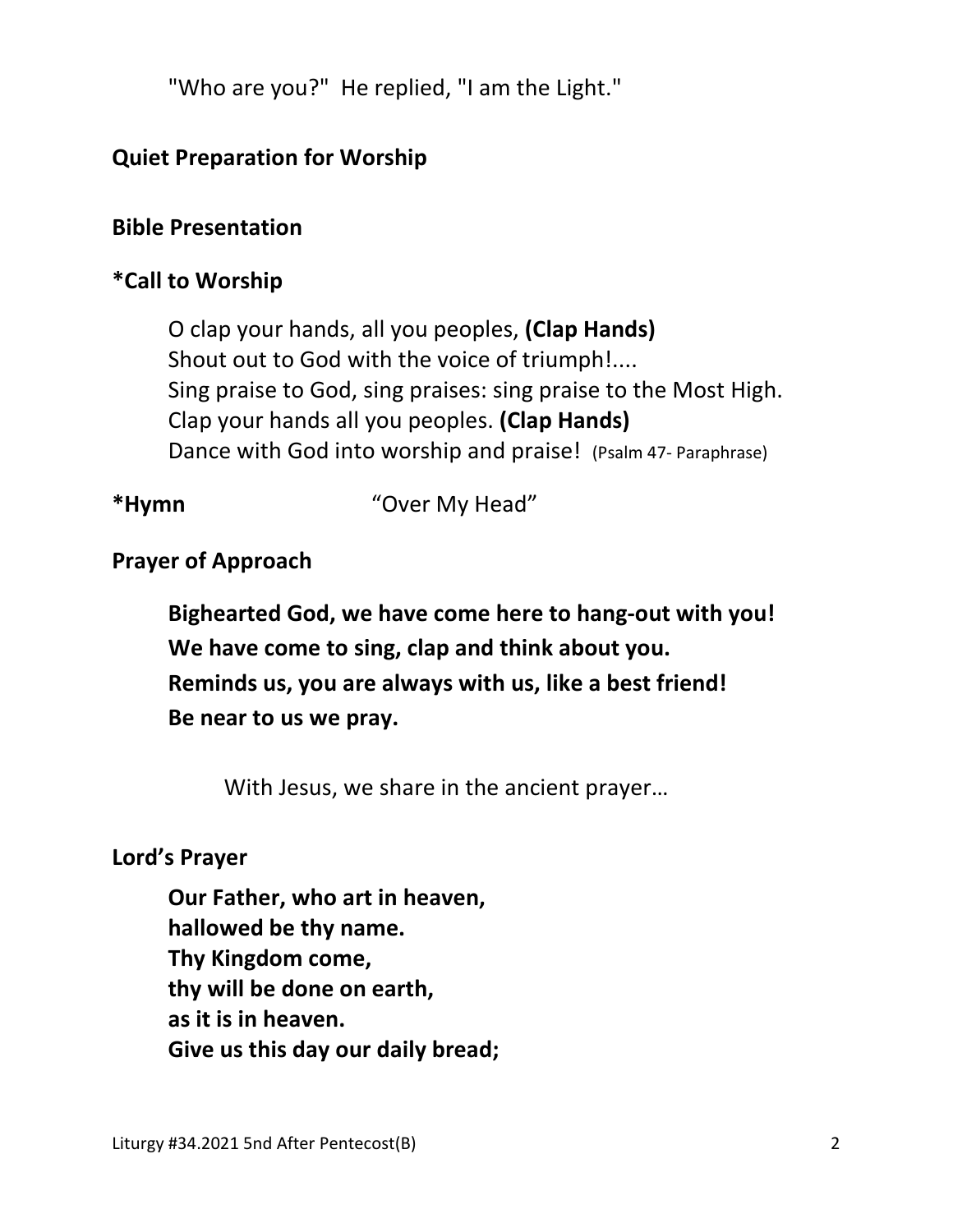**and forgive us our trespasses, as we forgive those who trespass against us; and lead us not into temptation, but deliver us from evil. For thine is the kingdom, the power, and the glory, for ever and ever. Amen.** 

**Psalm** 100 VU #824

## **Reading** To You

 This morning I was toasted by a two year old Who raised her orange juice glass to mine and said, "to you!" She brought the morning; she moved mountains and; She brought flowers out of barren land and sunlight from Darkness.

What a way to start the day --- affirmed and celebrated!

 Remember to celebrate those across the breakfast table. When did you last tell them they are precious? You told them to take out the trash, to make their beds, But did you tell them they are cherished? You told them they were wrong; you told them to hurry up; We celebrate events or days or heroes, But take for granted the joy of the familiar. So here's to you, familiar faces at my breakfast table! Here's to smiles, sleepy kisses and theological questions at dawn! Here's to unbrushed teeth, unmade beds and un-picked up clothes!

 Here's to dirty tennis shoes with one blue sock and one brown! Here's to last night's scores and news total before I read it!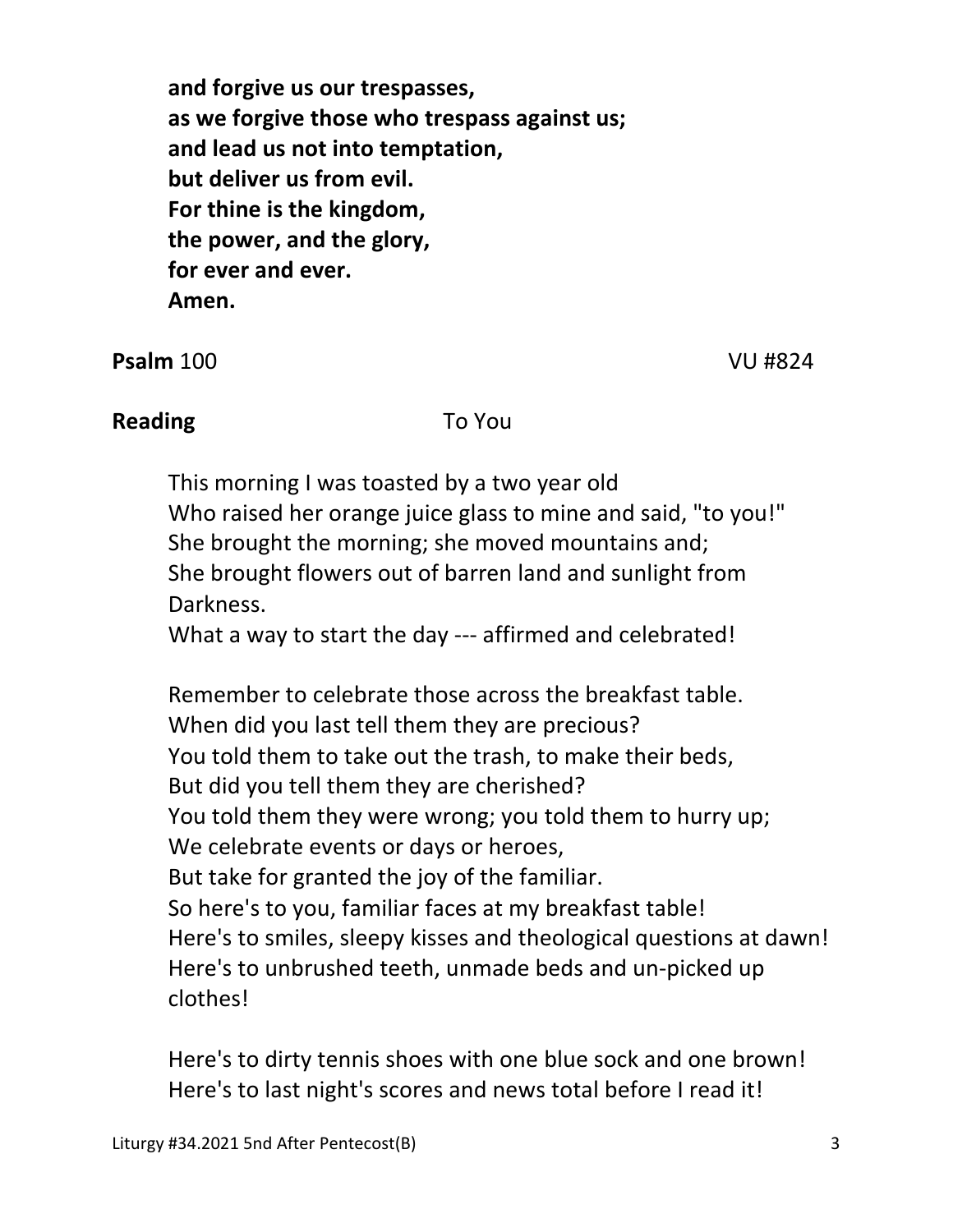Here's to my cold cup of coffee, to the lunch forgotten! Here's to the little girl who wants ice cream with her eggs! Here's to the daddy who thinks that's funny! Here's to the one who loves us and lets us know! I cherish you who breakfast with me. You are sun in my rain -- sustenance and star.

 O Lord, free us to thank God for each other! Free us to click orange juice glasses clear across your Kingdom In every family and in the larger family of the gathered church. Here's to you, Saints who remembered to love! Here's to those who heal, teach, listen, comfort; who feed the hungry, close the naked, give a cold cup of water, weep with those who weep Joyce with those who rejoice, and stand by to pick us up and brush us off! here's to the peacemakers and the prophets -- their justice, their mercy, their humility, their strength that does not falter! Here's to those who have been freed to free us, to their song that never ends, to the Saints to keep on dancing! Here's to you! *Reaching For Rainbows* --- by Ann Weems

#### **Hymn**

**All God's Children** Peter and Greg "gab" about God stuff!

#### **Listening for God's Word**

#### **Sacred Word**

 **Mark 10:13-16**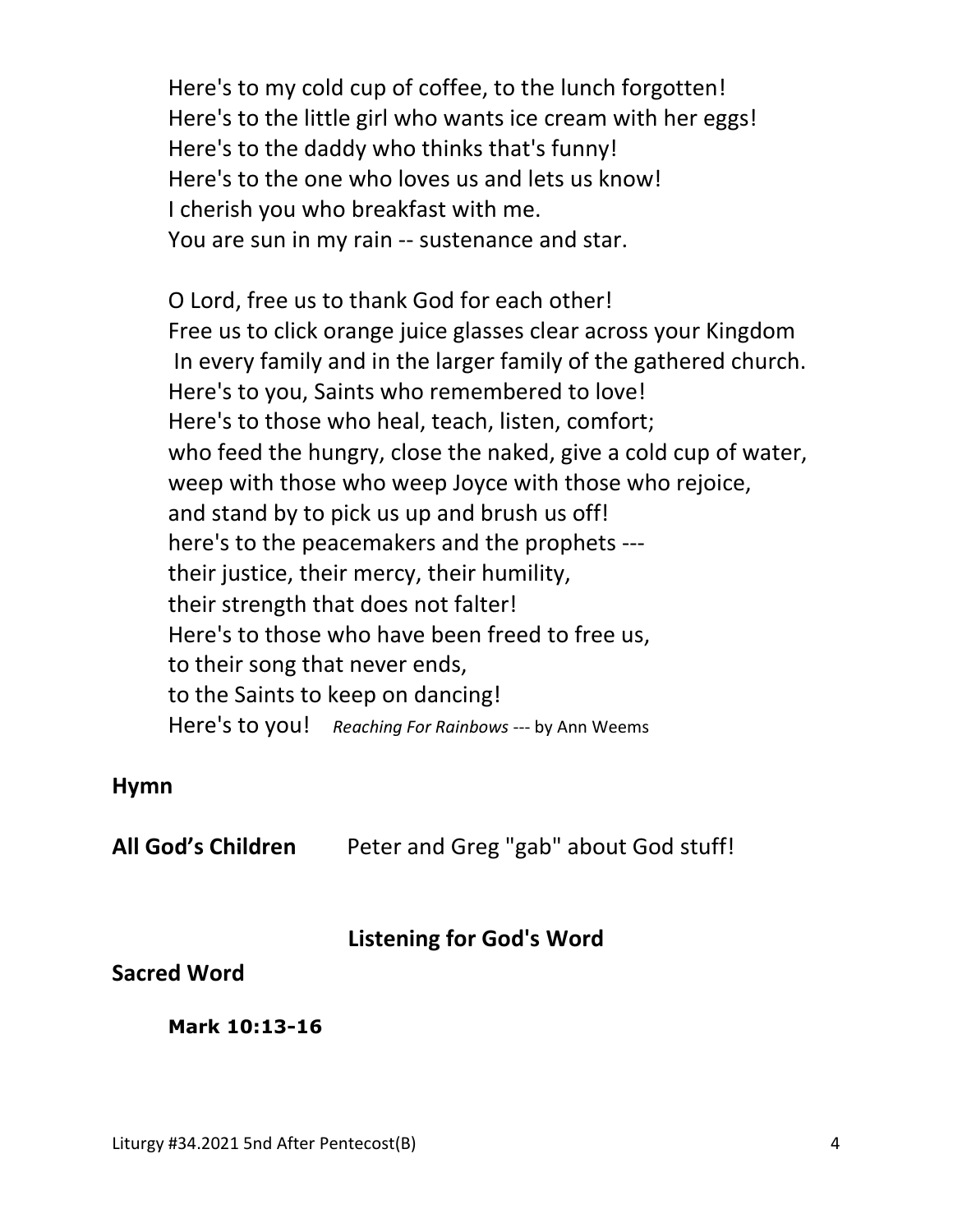Once when some people were bringing their children to Jesus to bless them, the disciples shooed them away, telling them not to bother him.

But when Jesus saw what was happening he was very much displeased with his disciples and said to them, "Let the children come to me, for the Kingdom of God belongs to such as they. Don't send them away! I tell you as seriously as I know how that anyone who refuses to come to God as a little child will never be allowed into his Kingdom."

Then he took the children into his arms and placed his hands on their heads and he blessed them.

## **Anthem**

**A Story -** Bernie Dykerman

**Reflective Music** 

## **Responding to God's Word**

**Offertory Invitation** 

**Offertory "We Give Our Thanks"** MV #187

**\*Presentation of Offering** 

**\*Offertory Prayer** 

**These gifts are proof that we love your world and we love you! We pray this money makes it way to being good news to lots and lots of people. Because what we give makes people happy, we give gladly!**